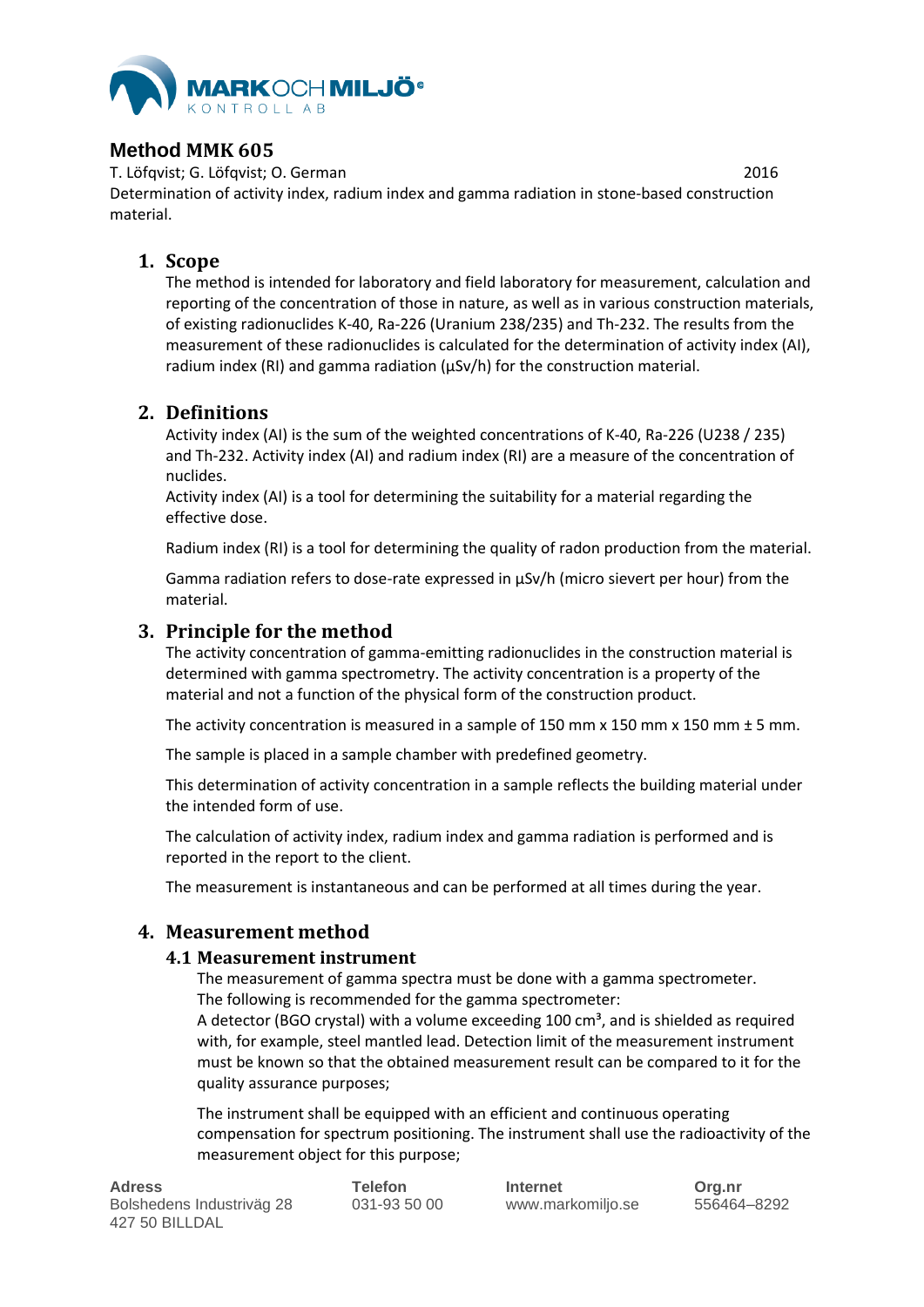

Equipped with memory function and automatic transfer of measurement data to defined network;

Calibration function programme for background checks;

A NORM-based verification cube for control measurement before each measurement series, supplied by the instrument producer or other authorised party.

The table below shows the internationally recommended channels, which shall be used for the analysis

| Analyzed<br>element | <b>Isotope used</b> | Gamma energy,<br>MeV | Energy interval,<br>MeV |
|---------------------|---------------------|----------------------|-------------------------|
| Potassium           | $K-40$              | 1.46                 | $1.33 - 1.59$           |
| Uranium             | Bi-214              | 1.76                 | $1.63 - 1.89$           |
| Thorium             | TI-208              | 2.61                 | $2.46 - 2.77$           |

### **4.2 Calibration**

The calibration must be performed by the instrument manufacturer or other authorized party with a minimum of two-year interval.

The calibration certificate must show traceability against the primary calibration source for NORM according to IAEA/AL/148.

#### **4.3 Sample preparation**

The construction material in solid state shall be of the following geometry (volume): outer dimensions of 150 mm x 150 mm x 150 mm  $\pm$  5 mm. The sample is placed in the sample chamber.

Minimum of two samples from the same production batch.

The building material in loose state consist of a volume of ≥ 10 litres. The sample is placed in the sample chamber which has a geometry (volume) with the inner dimensions of 150 mm x 150 mm x 150 mm ± 5 mm.

Minimum of two samples from the same production batch.

The relative humidity should be less than 90 %, alternatively with a moisture ratio of the material that meets the requirements for the specified material.

The sample temperature should be in the range from  $+5$  degrees Celsius to  $+60$  degrees Celsius.

#### **4.4 Sample chamber**

The sample chamber shall be made of a material with high absorption of gamma radiation, for instance of lead with a thickness of  $\geq$  50 mm, shielded against external gamma radiation. The sample chamber inner dimensions are 160 mm x 160 mm x 160 mm  $\pm$  1 mm.

#### **4.5 Measurement and measurement time**

The measurement is performed on the surface directly on the sample with an instrument that reports the radioactive natural nuclides in % for potassium, ppm for uranium and ppm for thorium.

Minimum measurement time = 300 seconds.

The measurements shall be carried out at least twice on each sample. The result is given by the mean value of all measurements on a sample.

| <b>Adress</b>             | Telefon      | Internet          | Org.nr      |
|---------------------------|--------------|-------------------|-------------|
| Bolshedens Industriväg 28 | 031-93 50 00 | www.markomiljo.se | 556464–8292 |
| 427 50 BILLDAL            |              |                   |             |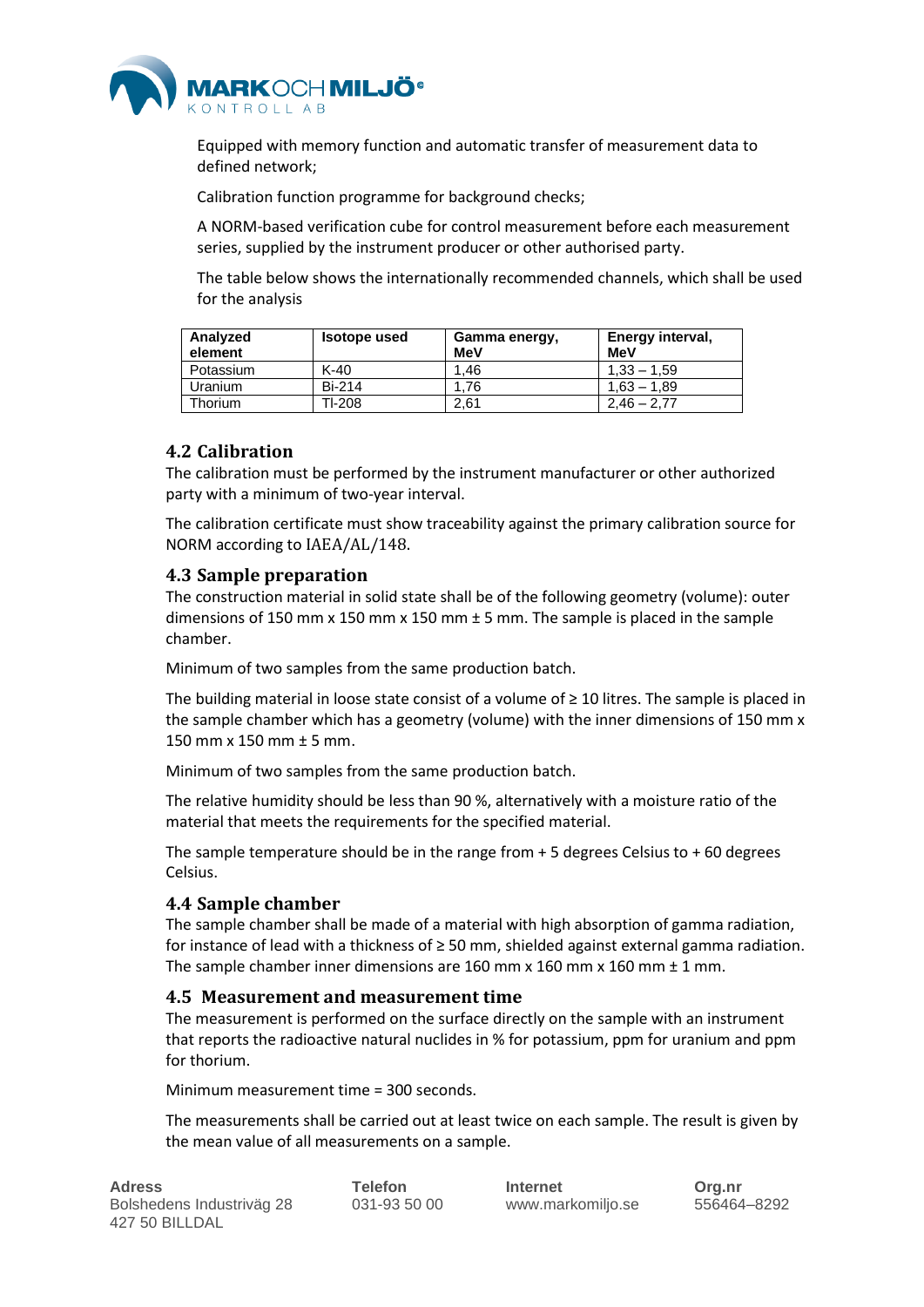

### **4.6 Background correction**

The sample is shielded from external background radiation from the soil, from cosmic background radiation as well as from other materials in the environment.

The sample chamber is shielded by, for instance  $\geq$  50 mm lead, so that the external background radiation is reduced by a factor  $\geq$  5.

No correction of the reported values is made other than within the measurement uncertainty calculation.

### **5. Calculation of index and gamma radiation**

The element Uranium in the calculations  $(C_{Ra})$  refers to the content of radium or equivalent amount of uranium.

#### **5.1 Radium index (RI)**

| l Element                   | Content   Activity concentration, Bq/kg |
|-----------------------------|-----------------------------------------|
| U – Uranium 238/235   1 ppm | $12.35*$                                |

The radium index of the material is calculated as follows:

 $RI = (C_{Ra} \times 12,35) \div 200;$ 

where

 $C_{Ra}$  = content of radium (uranium 238/235) in the unit ppm.

#### **5.2 Activity index (AI)**

| <b>Element</b>      | <b>Content</b> | <b>Activity concentration, Bg/kg</b> |
|---------------------|----------------|--------------------------------------|
| K – Potassium       | 1 %            | 313                                  |
| U – Uranium 238/235 | 1 ppm          | $12.35*$                             |
| $T - Thorium$       | ppm            | $4.06*$                              |

The activity index of the material is calculated as follows:

AI =  $(C_K \times 313) \div 3000 + (C_{Ra} \times 12,35) \div 300 + (C_{Th} \times 4,06) \div 200$ ;

#### where

 $C_K$  = content of potassium in the unit %.

 $C_{Ra}$  = content of radium (uranium 238/235) in the unit ppm.

 $C_{\text{Th}}$  = content of thorium in the unit ppm.

#### **5.3Gamma radiation (µSv/h)**

| <b>Element</b>      | <b>Content</b> | Dose rate, uSv/h | Dose rate, µR/h |
|---------------------|----------------|------------------|-----------------|
| K – Potassium       | 1%             | 0.0151           | 1.505           |
| U - Uranium 238/235 | ppm            | 0.0065           | 0.653           |
| T – Thorium         | ppm            | 0.0029           | 0.287           |

The gamma radiation is calculated, on a flat surface 2π measurement, as follows:

 $\mu$ Sv/h = (C<sub>K</sub> x 0,0151) + (C<sub>Ra</sub> x 0,0065) + (C<sub>Th</sub> x 0,0029);

where

 $C_K$  = the content of potassium in the unit %.

 $C_{Ra}$  = the content of radium (uranium 238/235) in the unit ppm.

 $C_{\text{Th}}$  = the content of thorium in the unit ppm.